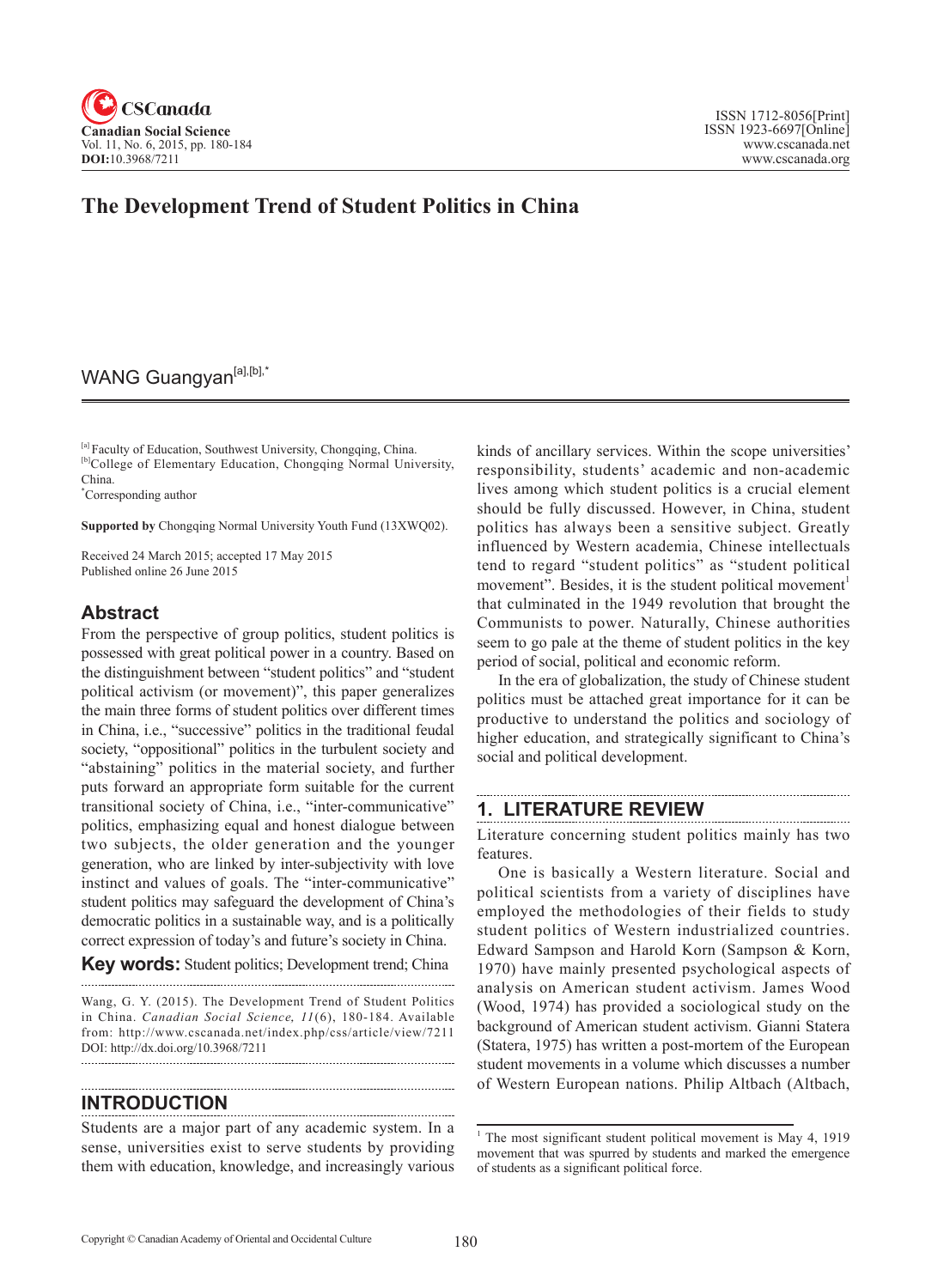1997) has made a historical analysis on student politics in America from the perspective of student organizations themselves. However, the Western "bias" of the literature, to some extent, has distorted analyses of student politics in the Third World. Although Lewis Feuer (Feuer, 1969) and Michael Miles (Miles, 1971) have made great efforts to put forward a generational conflict hypothesis and overarching generalizations of student politics throughout the world, their studies have received severely criticized for not taking account of a sufficient number of national experiences.

The other is the ambiguity between "student politics" and "student political movement (or activism)". Due to the fact that much of the research and analysis on student politics was stimulated by the wave of student movement (especially, crises of the 1960s) in various countries rather than by an intrinsic academic concern for the topic, when the crisis is over, the steady flow of studies stops. Thus, it has created illusions in the academic circle, i.e., "student politics" is equivalent to "student political movement (or activism)". Altbach, a comparative education specialist on students and politics, founder of the research field of comparative higher education, has also mixed up "student politics" and "student political movement (or activism)". Many of his works titled as "student politics", such as *Japanese Students and Japanese Politics* (1963), *Student Politics in Bombay* (1968), *Student Politics in the Third World* (1987) and *Student Politics in America: A Historical Analysis* (1997), have turned out to be the analyses on "student political activism". However, the two terms hold fundamentally different connotations.

# **2. THEORETICAL PERSPECTIVE: GROUP POLITICS**

"Group" is a multidisciplinary word. From a general sociological perspective, "group" is a collection of individuals, on a scale, within certain social relations. "Group" may be divided into "small group" and "large group" based on population size, or into "geographical group", "kinship group", "interest group" on forming factors. From a psychological perspective, "group" refers to two or more individuals, in a certain way, engaged in activities to achieve a common goal. As Le Bon said,

It is evident that it is not by the mere fact of a number of individuals finding themselves accidentally side by side that they acquire the character of an organized crowd. A thousand individuals accidentally gathered in a public place without any determined object in no way constitute a crowd from the psychological point of view. (Bon, 2002, p.2)

"Group" has a common goal, and its members having a sense of identity and belonging and common values. From a political perspective, the concern over "group" can be traced back to Aristotle's *Politics*:

Out of these two relationships between man and woman, master and slave, the first thing to arise is the family... But when several families are united, and the association aims at something more than supply of daily needs, the first society to be formed is the village…When several villages are united in a single complete community, large enough to be nearly or quite self-sufficing, the state comes into existence, originating in the bare needs of life, and continuing in existence. (Aristotle, 2000, pp. 4-5)

Subsequently, Hobbes, Montesquieu and Rousseau, well-known political scientists in the Enlightenment era, have employed the logic of Aristotle's "natural evolution", and stated that society is composed of men in "natural state" by signing some form of "social contract". Starting from "the real individual", Marx, based on the relations between productivity and production, has also explained the evolutionary logic.

Normally, "politics" holds two senses. In narrow terms, it is seen as a particular social and historical category linked with class, power or government; in broad terms, it is treated as human's basic lifestyle, coexisting with human's economic life, cultural life, as Aristotle (2000, p.5) once declared "man is by nature a political animal". According to *The Blackwell Encyclopedia of Political Science*, "politics" broadly refers to communities' participating acts for common interests, and such participating acts are possessed with initiative, indicating that politics may present different forms in its developing process (Miller et al., 1992, p.583).

It can be seen clearly that this paper treats politics broadly. Politics is humans' act or even basic lifestyle. Moreover, man born to live a social life is possessed with social characteristics. Among them, group characteristic is the crucial element of social characteristics. Group politics in this paper is a special form of citizens' participation in political affairs resulting from division of labor and group, such as student politics, peasant politics, military politics etc.. Group politics increasingly shows its function and significance in the process of social development (Gu, 2012a). Therefore, Owning to the fact that students are the important human resources of present and future social and political development, student politics, being of great importance to a country's development, is worthy of research from the perspective of group politics.

### **3. DEFINITION OF STUDENT POLITICS**

Students are confined in post-secondary education. Based on their identity, students may further be classified as "younger generation"; whereas other adults may generally be classified as "older generation".

In accordance with the logic of "politics" definition, student politics discussed in this paper refers to "college students' participation in political activities" (Gu, 2012b). It mainly has four features: firstly, students refer to college students; secondly, student group is divided on identity, not on socio-economic background; thirdly, student politics is students' participating act and holds initiative, i.e., it presents a variety of forms over times in the process of development; fourthly, because students are a relatively "closed" group, student politics contains enormous potential political power in a country for its special inherent collective.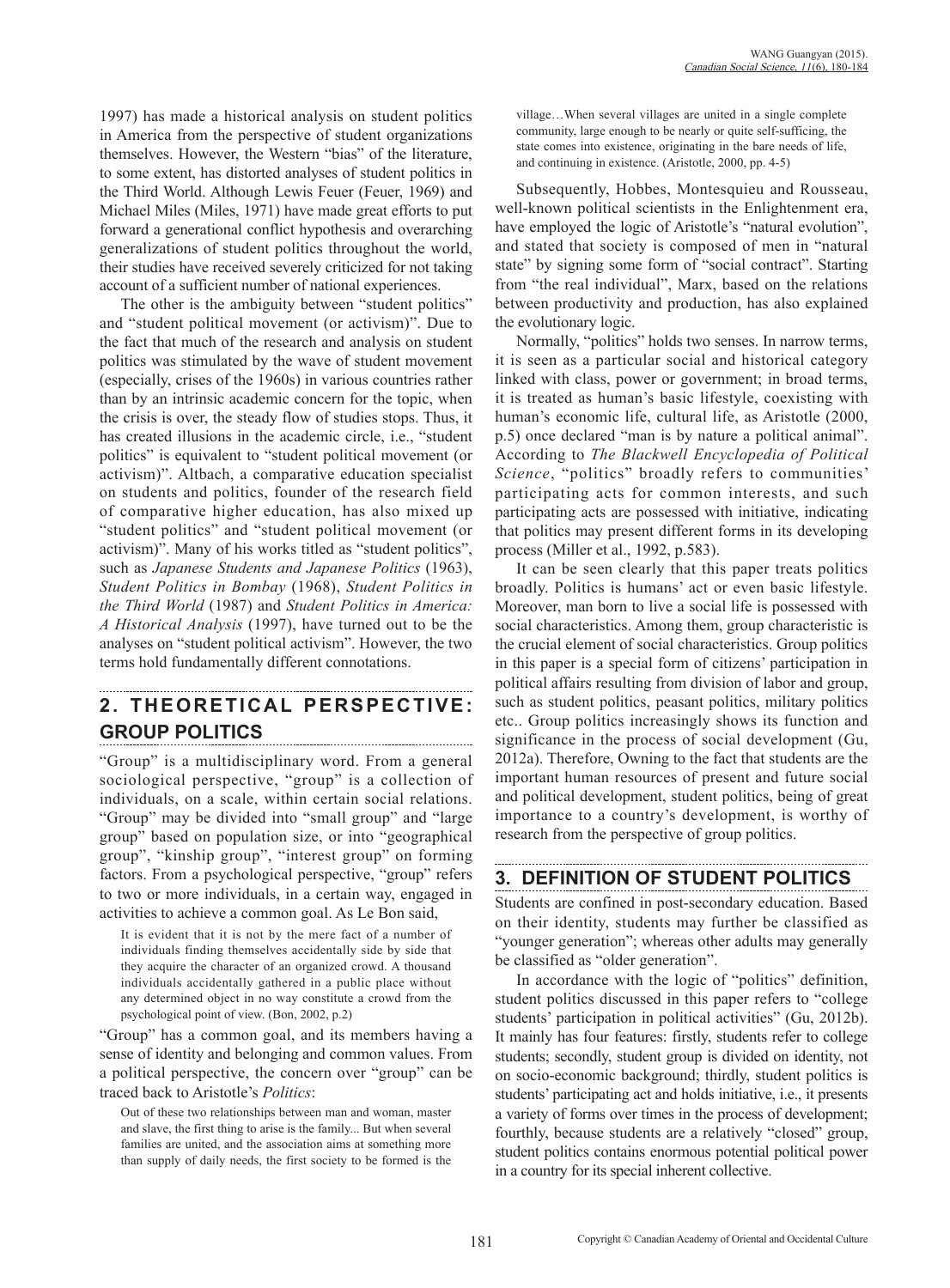# **4. THREE FORMS OF STUDENT POLITICS IN CHINA**

Student politics can mainly be generalized into 3 forms over times in China: "successive", "oppositional" and "abstaining" student politics.

#### **4.1 "Successive" Student Politics**

Although "succession", in general terms, is the normalcy of political development for inheritance or heritage is a natural law in human society, "successive" student politics, here, is narrowly defined as the younger generation's "obedient", "following" or "copying" political act by imitating the older generation's. In the long course of Chinese political history, especially in the feudal period, student politics mainly exhibits "successive" form that is the longest and most traditional one, such as "First-born Son System of Inheritance"<sup>2</sup>.

#### **4.2 "Oppositional" Student Politics**

In the unrest and turbulent times, student politics tends to present a more radical "oppositional" form, stressing the "opposition" between "younger generation" and "older generation". Due to its most radical and noticeable manifestation, the "oppositional" student politics is mostly discussed and widely studied, and gradually treated as the only form of student politics.

Most nations' authorities are a typical representative of "older generation" and tend to be conservative throughout the world. College students, idealistic young intellectuals, are generally assumed to tend to be "anti-establishment" regardless of the orientation of the ruling authorities. As Altbach (1968, pp.3-15) mentions, on the one hand, college students' values and worldviews are tremendously influenced and formed by their teachers, especially social studies teachers, who possess the responsibilities of propagating the doctrine, imparting professional knowledge, and resolving doubts, through guiding and encouraging students to examine and resolve complicated social problems from a theoretical and intellectual perspective. Based on their high-degree intellectual honesty, college students approach society without the biases of vested interests or social constraints. They have greater ideological "purity" than other segments in the society. Furthermore, students with little practical experience in politics are often more naive and more likely to seek allencompassing solutions to societal problems than are their elders, and seek an "absolute", "complete" ideological system which will provide them with a Weltanschauung, a guide to thought and action. College students hold a special conviction to achieve that the older generation has failed to achieve, or to correct imperfections in their environment.

On the other hand, compared with "older generation", students have relative freedom from parental and familial control and from outside work. Many realize that adult responsibilities will necessarily follow graduation from the university. Thus, they treat drastic social reforms as a means of fighting the authoritarian influence. When a time comes, the original opposition between "younger generation" and "older generation" may transform to be conflicts or even movements.

#### **4.3 "Abstaining" Student Politics**

On the occasion of rapid economic development, Chinese people, at present, around the country rush to go after material benefits, overlooking faith or morality. Many students, in such a material society, neither want to maintain nor want to overthrow the current political power. Instead, they are more likely to choose a negative and passive way to avoid or stay away from existing politics, not being involved in Chinese political affairs, such as working or living abroad. That act may be called as "abstaining" student politics. Although students are allowed to be unique existence in the modern society, such recluse and escaping behavior would neither be carried out by every student, nor be realistic for every student, for man cannot exist without social or political being.

In fact, student politics holds an ever-evolving process. The above-mentioned 3 forms are only a tendency to present student politics on different occasions. Comparatively, "successive" student politics is more inclined to copy and imitate the older generation's act, "oppositional" student politics more tends to break up or overthrow the older generation's power, and "abstaining" student politics is more prone to apathy on the older generation's act. There is no distinct division among them.

Due to its initiative, changing over times, student politics cannot be thoughtlessly or simply-copying "successive" form, radically "oppositional" form, or negatively "abstaining" form. In Chinese modern transitional society, it should present a brand-new form - "inter-communicative" student politics, i.e., a form, built critically on "successive" politics, of emphasizing equal dialogue between two subjects (the younger generation and the older generation) in terms of "inter-subjectivity", trying to avoid "oppositional" or "abstaining" politics. It is the "inter-communicative" student politics that can guarantee the realization of Chinese modern civilized society.

# **5. THE DEVELOPMENT TREND: "INTER-COMMUNICATIVE" STUDENT POLITICS**

#### **5.1 Logic Origin of "Inter-communicative" Student Politics: Love Instinct**

The fundamental driving force to trigger and sustain all humans' activities is the instinct that is composed with three psychological components: cognitions, affections and thoughts. Among them, the instinct of love is man's

<sup>&</sup>lt;sup>2</sup> Established at the turn of the Shang Dynasty and the Zhou Dynasty, the system based on polygamy is a basic principle of traditional patriarchal clan system in ancient China, i.e., the first-born son has a special privilege to inherit the throne and property from his father.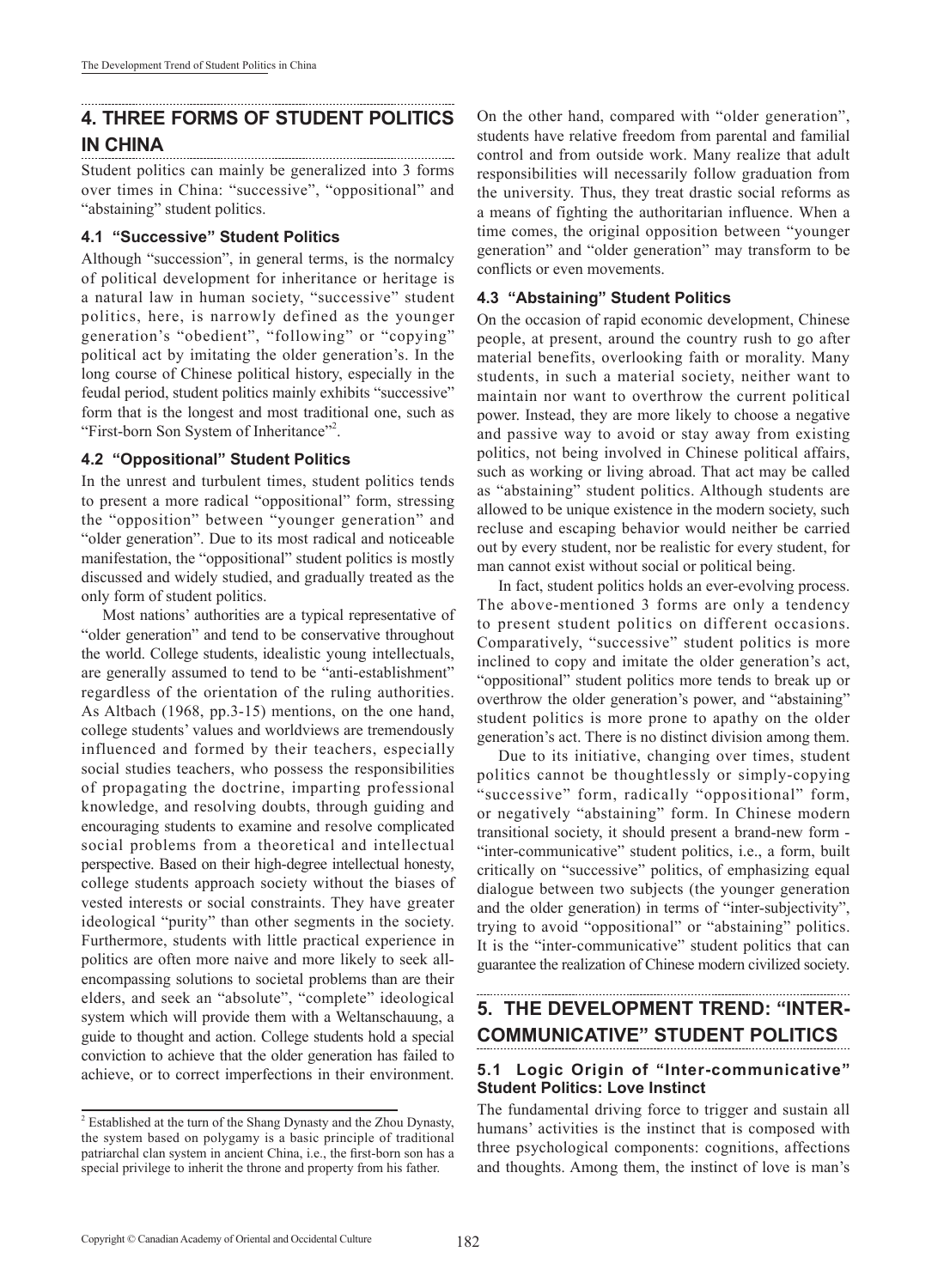most original, simplest and strongest emotion. Lampert (Lampert, 1997, p.12) holds, "the talent to love and to be loved, as well as the need to seek love, is part of human genetic equipment and is passed on from parents to children via heredity. This talent appeared somewhere along the lines of life on earth and has been undergoing changes since then by natural selection. These changes are what brought love in humans to such intensity." Man has felt the tender love from his parents since he was born, sucking his mother's milk. The instinct and consciousness of love has deeply imprinted in humans' brain from each generation to the next. McDougall (McDougall, 2010, p.132) also believes it is the love instinct that urges men to form families and even societies. In Western societies, some ascribe humans' fraternity and kindness to religions, but if man were lack of love instinct, the basic instinct, any enlightenment or learning would be futile.

With an extraordinary social power, the instinct of love between older generation and younger generation, parents and children, is the basis of developing "intercommunicative" student politics. Owing to a long-term lack of mutual trust and communication between two generations, narrow-minded "successive", "oppositional" and "abstaining" student politics come into being. All of them, however, are not rational or correct ways of expressing love in the modern civilized society. The appropriate interpretation of love instinct should be the older generation trying to head and help the younger generation; the younger generation diligently taking advice from the older generation with an open mind, not just be simply copy, brutal overthrow or negative apathy.

#### **5.2 Substance of "Inter-Communicative" Student Politics**

#### **5.2.1 Primary Values: Values of Goals**

Western modern philosophy discusses the relationship between man and nature, man and man from a "subject object" dual perspective. Though such dual thinking mode helps to understand humans and nature, it, to some extent, unconsciously and unavoidably devalues men to tools or objects, who are losing their subjectivity.

In Chinese traditional feudal period, the relationship between older generation (government authorities in office) and younger generation (students) was actually controlling and being controlled, which fully embodies the "subject-object" thinking mode, i.e., students were unfortunately reduced to tools or means to safeguard authorities' political power. But in today's China, such values and behaviors are inhumane, not suitable.

With the development of Chinese modern politics, the ruling government's role has changed from traditionally commanding position to human-oriented or servinghuman position. Man can only exist with being a goal, not being a tool or means. Thus, the core and primary values of "inter-communicative" student politics should be values of goals, rather than values of tools.

#### **5.2.2 Key Way: Equal Dialogue of Inter-Subjectivity**

From Husserl, Sartre to Habermas, they all have put forward the concept of inter-subjectivity. Holding "subject -subject" structure, inter-subjectivity emphasizes that humans do not only live in an objective world, but a lifeworld composed by the objective world, a social world and a subjective world. Influenced by "subject-subject" thinking mode, the key way of "inter-communicative" student politics should change from an instrumentally unidirectional monologue to the equal dialogue of intersubjectivity which can create mutual understanding and reach a consensus between the two subjects, not purely controlling or being controlled between the subject and the object.

Politics is like a text, ruling government and college students are like two readers: The older generation tends to understand the text in a macro way; the younger generation tends to interpret the text in a micro way for the lack of experience in social practice.

In the current age of Internet and globalization, faced with political or social problems, avid students are vulnerable to the influence of foreign cultures and tend to make a simple analogy. To some extent, students' political outlook seems to be "premature". No matter what actions (even beneficial to students) are, as long as the ruling government carries out them in an authoritarian monologue way, a "commanding - executing" pattern, radical students will label them as a kind of dictatorial behavior or force command of "private ownership". Such potentially psychological resistance and resentment among college students, the future backbone of a country, is extremely unfavorable to the nation's political and social development.

Therefore, the key way for the two readers to reach a consensus on the text is to interpret each other based on political events. The process of readers' interpretation and integration upon political events is the process of their equal dialogue. Indeed, the equal dialogue is not only between ruling government and students, but also between students. Students are allowed to hold free to think, but if they are lack of dialogue or discussion, how much substances or correctness of their thought will be?

Finally, both parties must use effective verbal behavior which is an intermediary or leverage of the dialogue (Habermas, 1984, p.295). Both sides must choose a proper dialogue to let each other understand. On the one hand, due to the fact that inexperienced students may not fully appreciate the complexity of politics, the older generation should put aside authority and explain its political position or phenomena in a brief but in-depth way; on the other hand, the younger generation should pack up short-tempered personalities, learn diligently and communicate sincerely on politics. For modern social system is based on democracy, all political actions should be based on equal and effective dialogue so that it can achieve mutual understanding and promote social sodality and development.